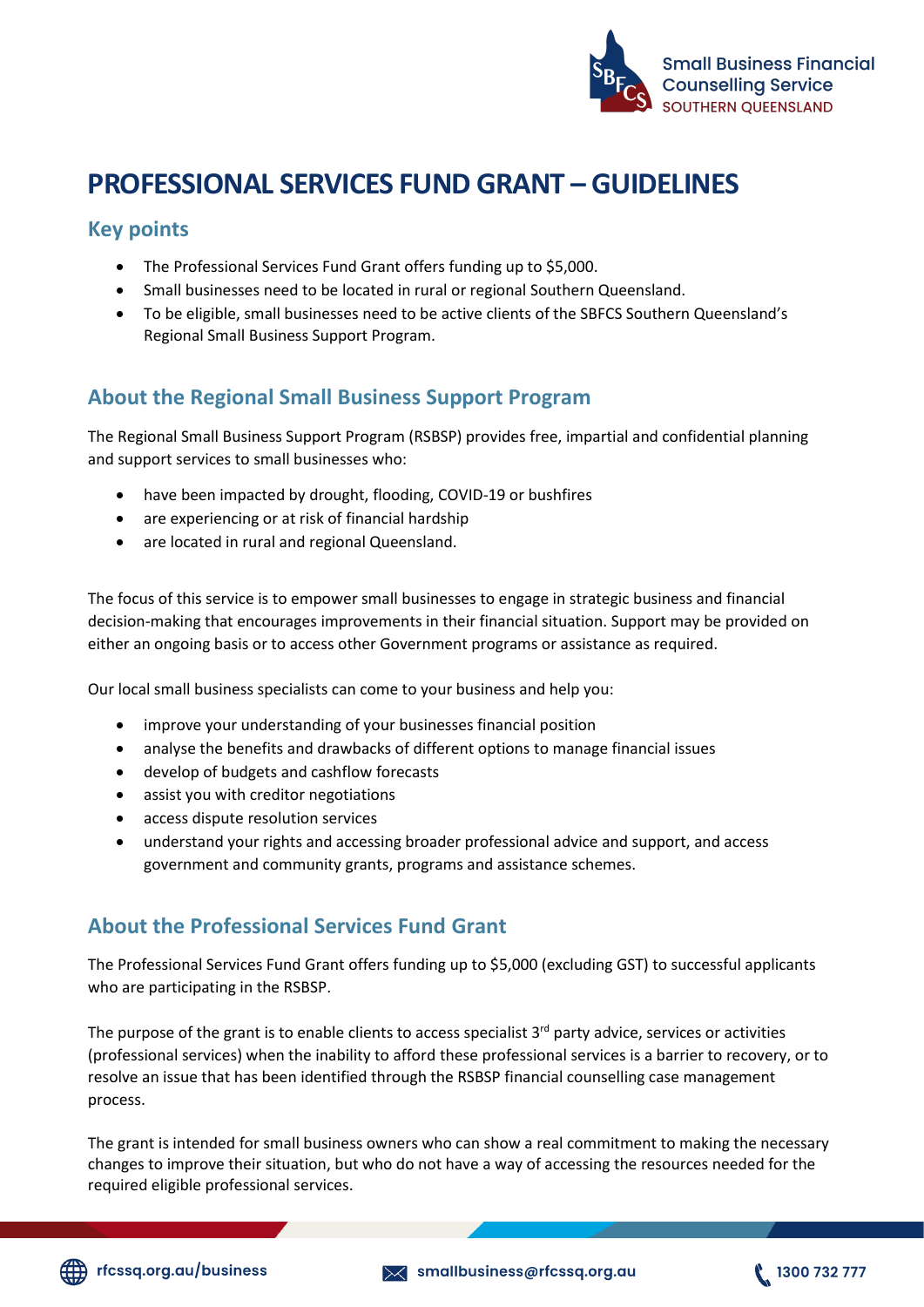# **Available funding**

Expenditure for eligible professional services up to a cap of \$5,000 (excluding GST) can be applied for, per eligible client. Multiple applications up to this cap can be made.

# **Eligible professional services**

Eligible professional services are defined as advice, services and activities directly related to business recovery and the long-term viability of the small business, including:

- financial advice (including financial planning, credit advice, financial product advice) typically requiring the provider to hold an Australian Financial Services Licence or Australian Credit Licence
- specialist taxation, accounting, legal and business planning advice about:
	- business structures and relationships, and business plans
	- monitoring and reviewing business performance
	- managing risk or succession planning
	- preparing for drought and natural disasters or diversifying the business enterprise
	- adding value to products and services produced by the business enterprise
- strategic marketing and communication advice
- workforce planning and work health and safety advice
- specialist training and study directly related to the core functions of the business.

#### **Ineligible professional services**

Ineligible professional services include advice, services and activities that form part of routine business management and operations, or advice, services and activities that sit outside of a commercial business operating environment (i.e. personal financial matters), including:

- servicing creditors or personal debts
- annual business tax or accounting services
- purchase, hire or lease of physical goods and equipment
- travel costs and incidentals incurred by the client in the process of obtaining professional services
- cost of marketing activities, advertising placements and marketing and communication production costs i.e. graphic design, printing etc.

## **Eligibility**

To be eligible for the Professional Services Fund Grant, you must:

- be a small business owner
- hold an Australian Business Number (ABN)
- employ 19 or fewer full time equivalent employees
- be located in a rural or regional area, defined as 'MMM2' to 'MMM7' on the [Department of](https://www.health.gov.au/health-topics/rural-health-workforce/classifications/mmm)  [Health's Modified Monash Model](https://www.health.gov.au/health-topics/rural-health-workforce/classifications/mmm). To search for eligible areas visit [Health Workforce Locator](https://www.health.gov.au/resources/apps-and-tools/health-workforce-locator/health-workforce-locator)
- be, in the opinion of the Financial Counsellor, experiencing, or at imminent risk of, financial hardship as a result of drought, flooding, COVID-19 and/or bushfires
- be a case managed client of the RSBSP.

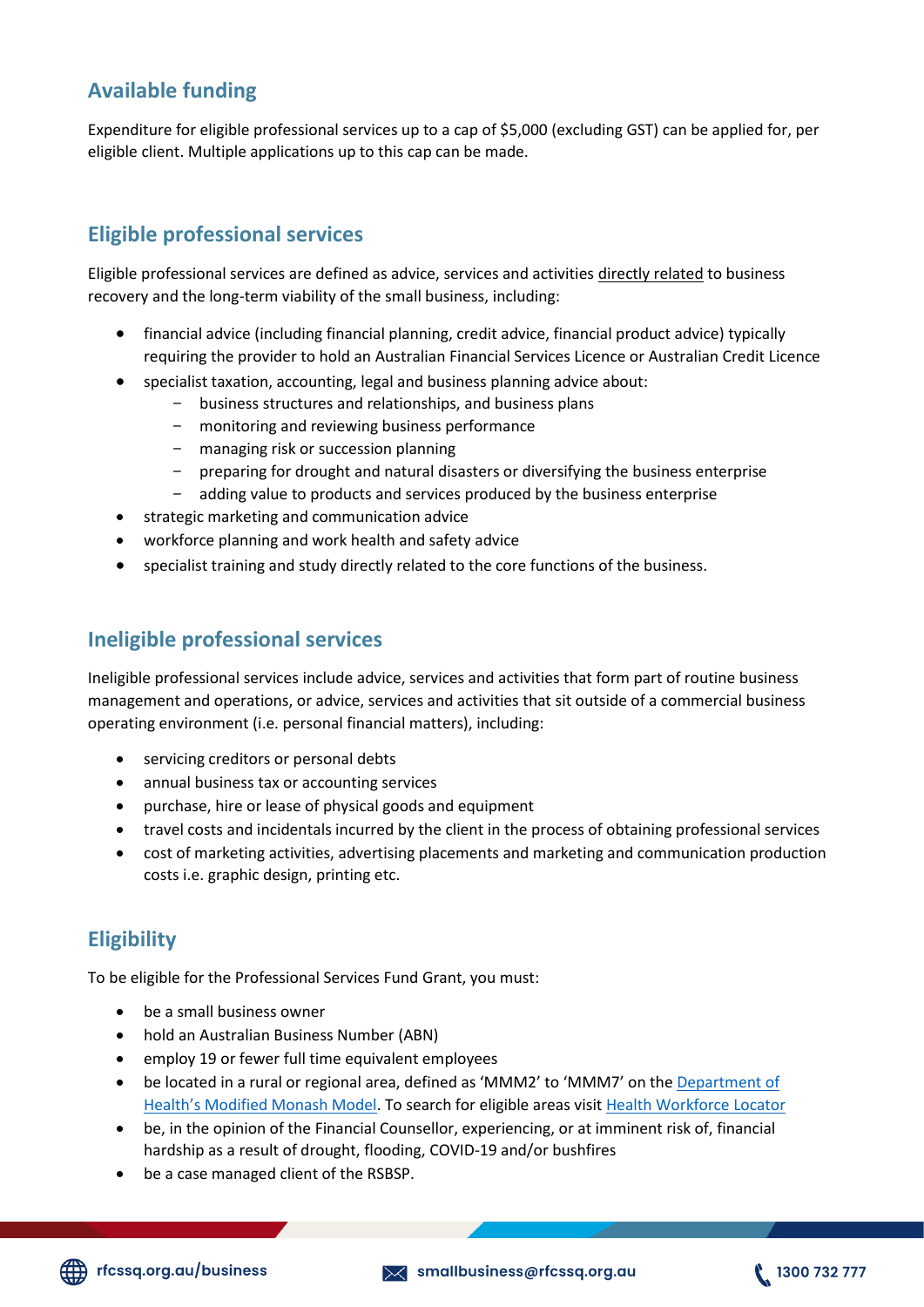## **Supporting documentation**

You will need to provide quotes for the specialist 3<sup>rd</sup> party advice, services or activities you would like to obtain funding for.

All quotes must be GST inclusive and should clearly identify the:

- provider
- scope of the work
- deliverable described
- timelines provided.

Attach copies of two quotes. If two suitable service providers are not available, please provide an explanation why.

#### **How to apply**

To apply for the Professional Services Fund Grant:

- 1. download and complete the [application form](https://www.rfcssq.org.au/wp-content/uploads/2022/06/PSF-grant-application-form-062022.pdf)
- 2. obtain the required supporting documents
- 3. email the completed application form and supporting documents t[o smallbusiness@rfcssq.org.au](mailto:smallbusiness@rfcssq.org.au)

If you have any questions or need assistance, please:

- email [smallbusiness@rfcssq.org.au](mailto:smallbusiness@rfcssq.org.au)
- call 1300 732 777.

## **Terms and conditions**

Applications must be approved prior to the client engaging any service provider. Applications for activities which have already been ordered, invoiced or completed prior to the date of application cannot be considered.

Applicants must retain all tax invoices, official receipts, bank statements, quotations or other similar records for assistance received under the fund until one year after they submit their application.

Applicants must consent to SBFCS Southern Queensland conducting an audit of quotations, tax invoices, official receipts, bank statements or other similar records to verify the amounts given under the scheme have been used in accordance with the claim. Penalties may apply for false or misleading information

## **Conflicts of interest**

A conflict of interest may arise due to a business dealing with SBFCS Southern Queensland, if the applicant's private interests' conflict with their obligations under the agreement.

Conflicts of interest could affect the awarding or performance of the applicant's agreement.